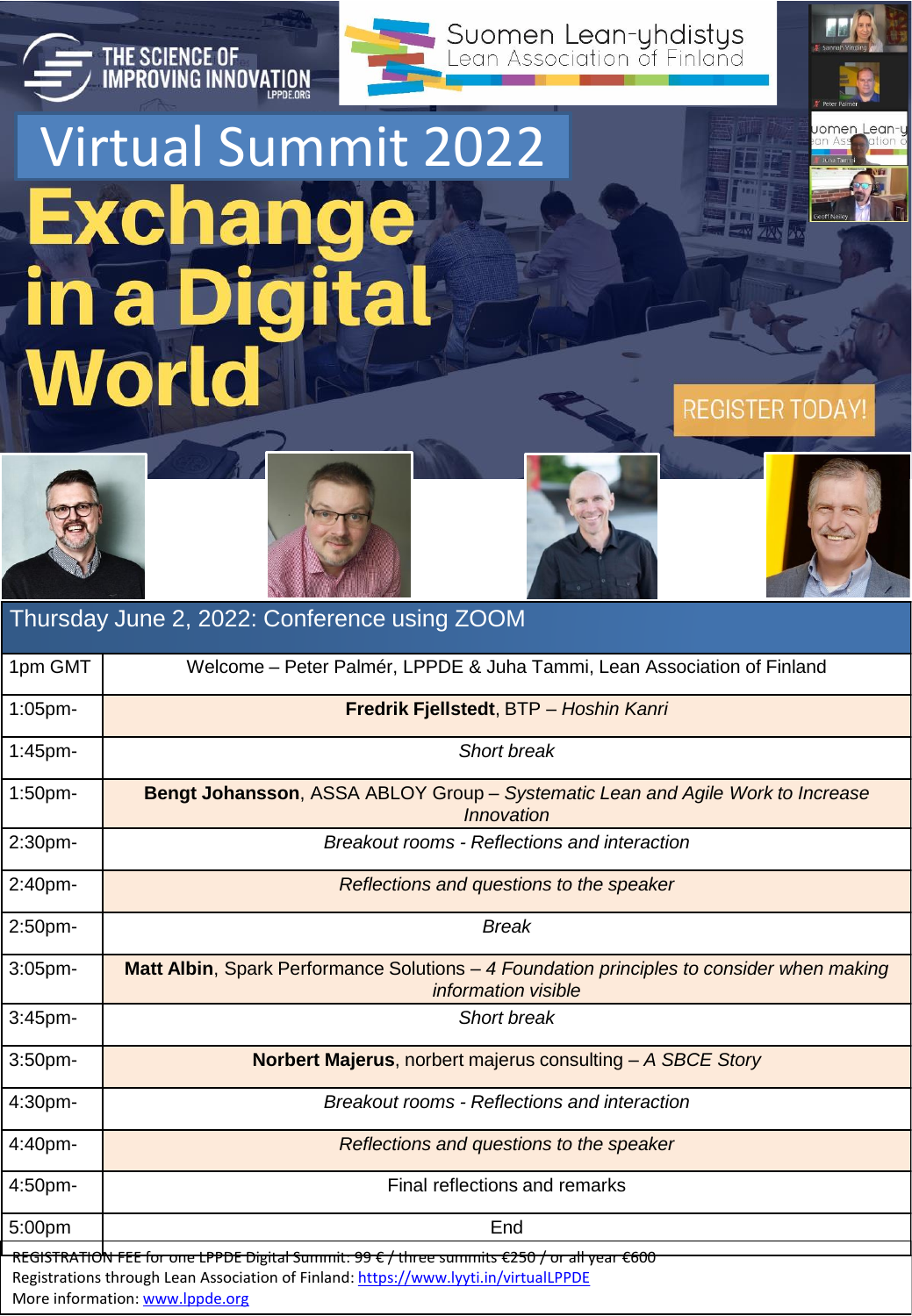

**Peter Palmér**, LPPDE **and Juha Tammi**, Lean Association of Finland Peter and Juha represents the two organizations who organize these virtual events and will moderate the Virtual Summit.



**Fredrik Fjellstedt**, Partner & Master Enabler at Business Through People at BTP – *Hoshin Kanri*

This presentation is about creating breakthrough results through Hoshin Kanri, also known as policy or strategy deployment.



Imagine a company culture where...

- You are always challenging the organization to achieve better results
- You are focusing the organizational energy by involving more leaders and team members in the strategic work
- You are effectively transforming the strategic plans into concrete actions
- You are capturing the innovative ideas during the strategic work

Hoshin Kanri is the management system in lean. Hoshin Kanri provides a system to the leadership team and leaders for giving direction, prioritizing strategic goals and setting challenges in order to become more competitive.

Hoshin Kanri will enable you as leader to create clarity about your strategic challenges, build commitment to achieve the goals and gain consensus, making the entire organization strive towards the same direction.

**Fredrik Fjellstedt** has over 15 years of experience working with organizational & people development, process improvement and quality, acting in various roles such as line manager, project manager, Master Trainer, coach, workshop facilitator, trainer, restaurant manger and consultant.

Over the years he has been leading several major pan-European change initiatives mainly focusing people & culture; e.g.:

- The Toyota approach for Problem Solving (PDCA & A3)
- Hoshin Kanri deployment
- New company values based on the Toyota Way
- Company wide Leadership Philosophy
- A new Code of Conduct

His area of expertise, and also his passion, is the lean philosophy. His strength is to connect culture, leadership and actual way working in order to become successful.

Fredrik is used to work with all levels in the organization, all the way from the executive team to the individual leader and team member.

Specialties: Organizational learning, Leadership development, Training, eLearning, Toyota Way, Toyota Production System, Lean, Change management, Hoshin Kanri, Talent development, Employer branding, Corporate culture development, Code of **Conduct**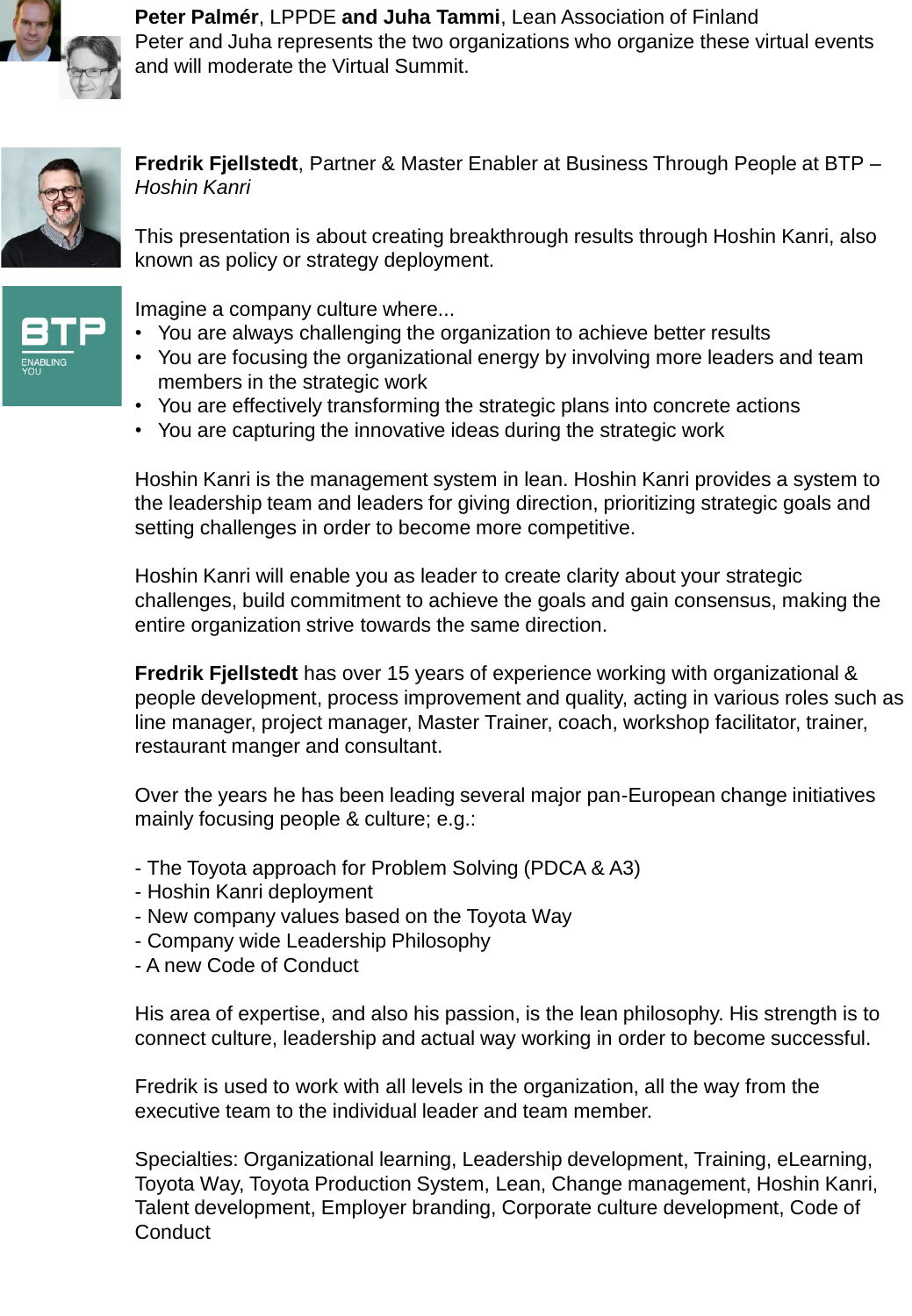

**Bengt Johansson**, Global Lean Innovation & Quality Manager, ASSA ABLOY Group – *Systematic Lean and Agile Work to Increase Innovation*

How do you increase your company's performance on innovation when you already have a solid base of lean product development?

**ASSA ABLOY** 

ASSA ABLOY has introduced agile practices bottom-up to accompany their lean product development methods in harmony with their value driven organization to improve one step more.

Bengt has developed, trained and coached much of the implementation and seen the transformation break through and improve the innovation ability. He is a very "handson" engineer participating and challenging this development in their 90 R&D sites.

**Bengt Johansson** has spent his entire working life at ASSA ABLOY and has seen the company grow to a global champion. Bengt has been working around 25 years with product development in different roles, production engineering, through quality management and product development. The latest 15 years Bengt spent in ASSA ABLOYs Lean Innovation program where he has been the Global Lean Innovation Manager the latest 6 years.



**Matt Albin**, Spark Performance Solutions – *4 Foundation principles to consider when making information visible*

This is a fresh, newly developed presentation about the 4 Foundation principles to consider when making information visible.

**SPARK** 

The session will cover four principles you need to address during the development of any visual board, why these are critical to long-term sustainment and techniques that have successfully been used address these principles.

**Matt Albin** is a Customer Solutions Coach and his career spans over 20 years as a global business leader where he worked in new product development, project management, marketing, procurement, supply chain management and continuous improvement. He has successfully developed people and implemented Lean practices and human-centered design methods in knowledge-based work and operations across the globe including 2 ½ years in Sao Paulo, Brazil.